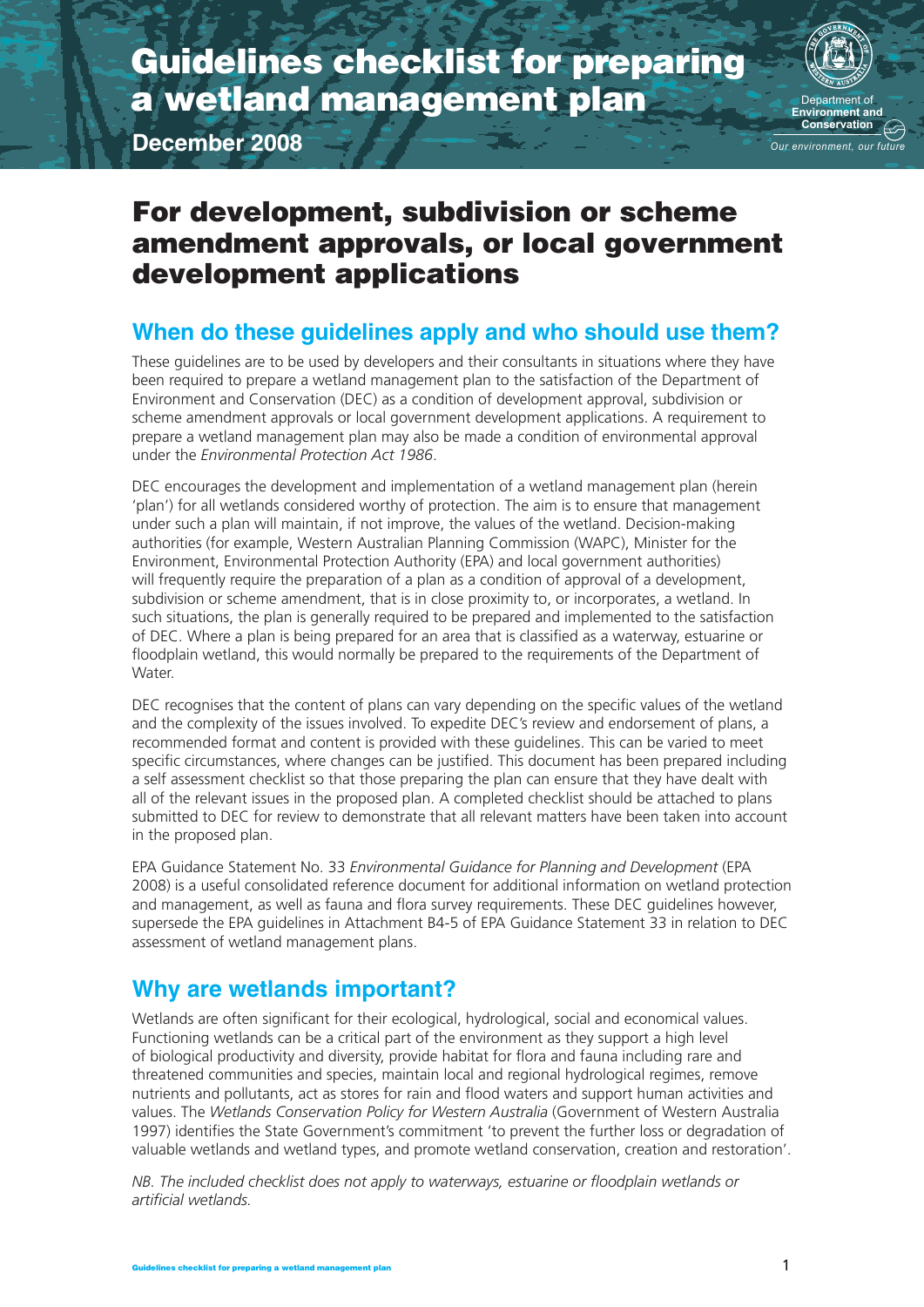# **Checklist for a wetland management plan for submission to DEC**

# **Title of the wetland management plan**

This should clearly identify the wetland to be managed.

### **Table of contents**

This section should list the section headings appearing within the plan, together with relevant subsection headings and their page locations.

A standard approach would be to include the following:

- 1. Introduction
- 2. Summary of management commitments
- 3. Existing natural environment
- 4. Existing cultural and social value and use
- 5. Potential impacts and threats
- 6. Management and monitoring commitments
- 7. Implementation and review
- 8. Appendices.

Further details on the suggested headings and subheadings for a plan is provided below.

### **Introduction**

This section should provide a succinct description of the physical management area to which the plan applies, its key values, contextual information and the purpose of the plan (normally to conserve the focal wetland). The management area should include the wetland, wetland buffer and any surrounding public open space. The introduction should be preceded by a table of contents.

- $\Box$  location, name and description of the wetland\*
- $\Box$  management area of the plan\*
- $\Box$  current tenure, ownership, vesting, purpose and management arrangements, including adjacent reserves and properties
- $\Box$  zoning and use (existing and proposed) within and adjacent to the management area\*
- $\Box$  infrastructure (existing and proposed) within and adjacent to the management area\*
- $\Box$  subdivision and/or development plans\*
- $\Box$  wetland boundary, classification (wetland type) and, if available, the assigned wetland management category and unique feature identifier number (UFI)\*
- $\Box$  summary of the significance of the wetland and surrounds based on environmental, economic and social values. Outline of the history and sense of place associated with the wetland, as applicable
- $\Box$  regional, sub-regional and catchment plans which provide context for the plan
- $\Box$  legislation and government policies that apply to the management area
- $\Box$  requirement for the plan (e.g. WAPC subdivision condition)
- $\Box$  community, stakeholder and adjacent landowner consultation in developing the plan.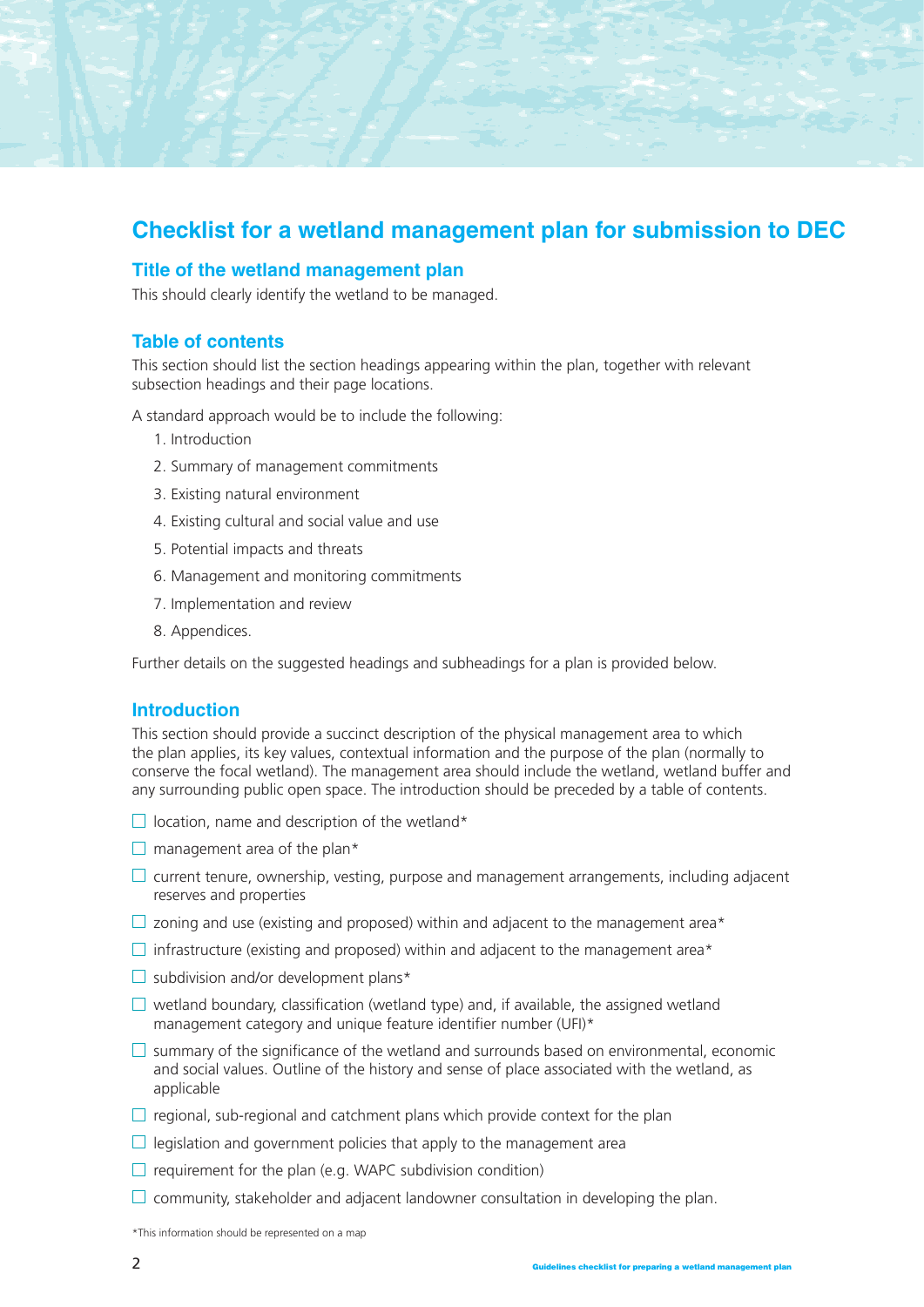# **Summary of management commitments**

This section should outline the specific vision, objectives, strategies, timings and priorities, responsible management authorities and performance criteria. This information may be provided in a table format.

- $\Box$  vision: overarching intent of the plan (e.g. to ensure the wetland's values, attributes and functions are conserved)
- $\Box$  objectives: broad statements (e.g. to conserve native vegetation in the wetland and wetland buffer)
- $\square$  strategies: specific actions (short and long-term) designed to achieve the objectives (e.g. monitoring of the percentage cover and distribution of weed species in the management area)
- $\Box$  timings and priorities relative to the strategies with regard to other planning constraints (e.g. conduct flora and vegetation surveys following the season which normally contributes to the most rainfall; install fencing around the management area prior to site works). Start and completion dates should be stated. Note: management strategies to be implemented prior to DEC's clearance of the condition should be clearly outlined
- $\Box$  management agency or group responsible for each strategy
- $\Box$  performance criteria: measurable targets which indicate the effectiveness of the management plan (e.g. an X% decrease by area in the distribution of weed species in the wetland and wetland buffer in X years).

It is recommended that the **SMART** principle is applied to the management commitments:

**S**pecific: what will be achieved is clearly defined.

**M**easurable: is there a way of measuring what will be achieved?

**A**chievable: is the objective realistic given the resources available?

**Relevant:** is the objective relevant to the vision for the wetland?

**T**ime-bound: is there a realistic and feasible time by which the objective is to be met?

# **Existing natural environment**

This section should describe the management area's<sup>†</sup> existing natural environment and values. Background knowledge and information including results collated during other studies relevant to the management area should also be discussed where relevant.

#### *Climate*

- $\Box$  briefly describe the current and historic climate patterns (relevant rainfall and evaporation measurements for the period over which the hydrological data has been collected should be discussed here)
- $\Box$  potential implications of climate change.

#### *Regional context*

- $\Box$  representation of the wetland within an international, national, regional and local context
- $\square$  bioregion values (e.g. Interim Biogeographic Regionalisation for Australia; biodiversity hotspot)\*
- $\Box$  natural wetland group (e.g. consanguineous suite)\*.

† When management area does not include the wetland but is adjacent to it, the wetland's values should also be described. \*This information should be represented on a map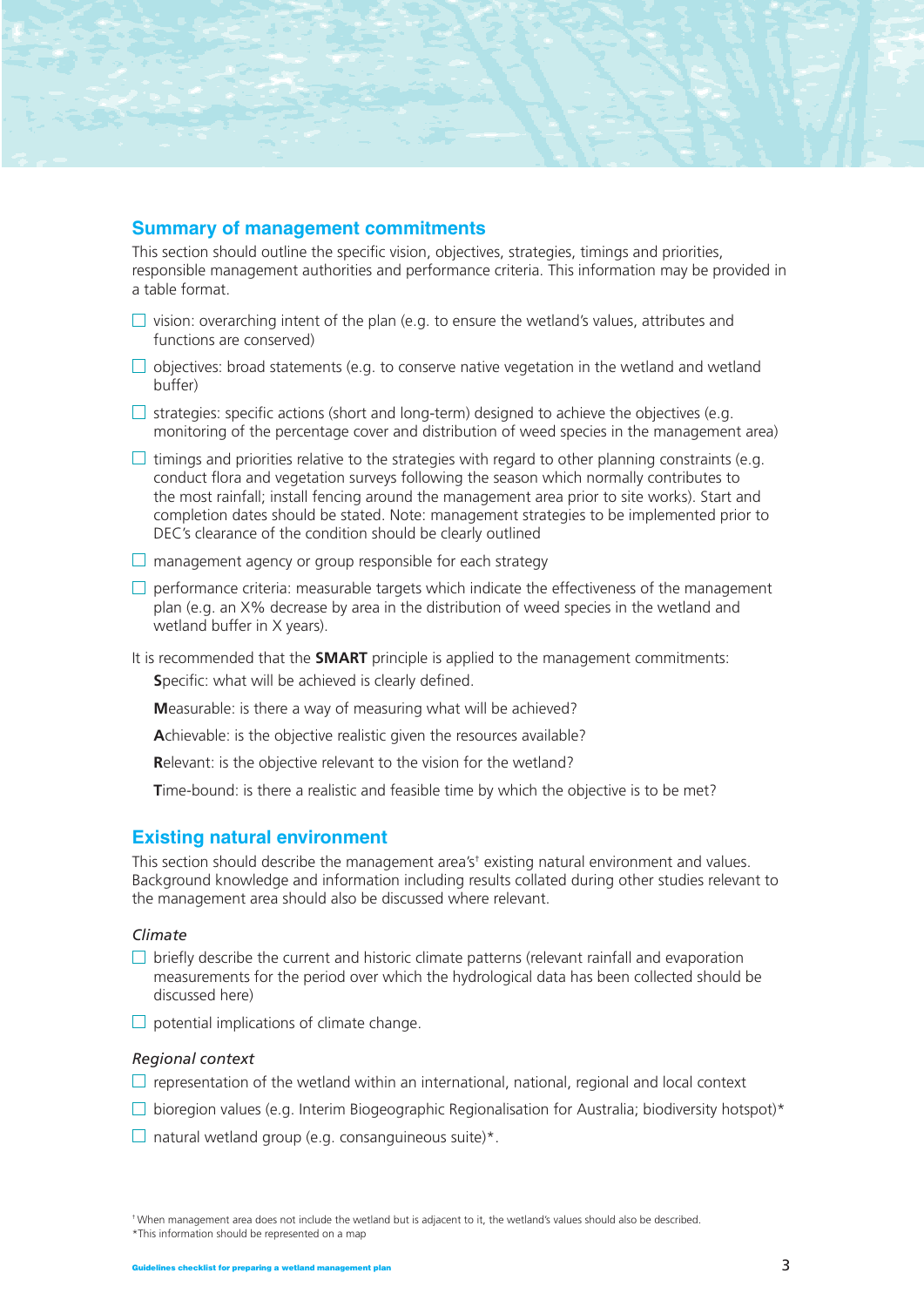#### *Geology, geomorphology and soils*

- $\Box$  landforms and geomorphology (e.g. Bassendean dunes)\*
- $\Box$  topography\*
- $\Box$  geology and soil profile\*
- $\Box$  existing soil impacts within and adjacent to the management area (e.g. excavation; dredging; filling; mining; contamination; acid sulphate soils; soil amendment)\*.

#### *Hydrology*

- $\Box$  site-specific wetland hydrology including information on surface water and groundwater and their interactions (baseline studies of hydrological regime including depth to groundwater can be discussed here)\*
- $\Box$  key catchment characteristics, processes and existing issues (e.g. salinity)
- $\Box$  existing stormwater and drainage management, including location of infrastructure\*
- $\Box$  existing water quality management including nutrients, algae, heavy metals and other pollutants (baseline studies of water quality can be discussed here)\*
- $\Box$  existing hydrological modifications within and adjacent to the management area (e.g. drainage lines; groundwater bores)\*.

#### *Vegetation and flora*

- $\Box$  flora survey methodology and results, including vegetation units and condition (see Guidance Statement No. 51 (EPA 2004a) and *Bush Forever* (Government of WA 2000))\*
- $\square$  significant, priority and declared rare flora, priority and threatened ecological communities (TEC  $-$  flora based)\*
- weeds, including declared plants (see *Agriculture and Related Resources Protection Act 1976*), their distribution and vectors\*
- $\Box$  existing impacts to the vegetation and flora within the management area (e.g. clearing; trampling; fragmentation).

#### *Fauna*

- $\Box$  fauna survey methodology and results (see Guidance Statement No. 56 (EPA 2004b))\*
- $\square$  significant, priority and threatened fauna, priority and threatened ecological communities (TEC fauna based)\*
- pests, including declared animals (see *Agriculture and Related Resources Protection Act 1976*) their distribution and vectors
- $\Box$  fauna habitat/s and their significance\*
- $\square$  existing impacts to fauna within the management area (e.g. habitat disturbance; competition with pests).

#### *Ecological linkages*

- $\square$  existing ecological linkages within and adjacent to the management area\*
- $\Box$  ecological linkage value.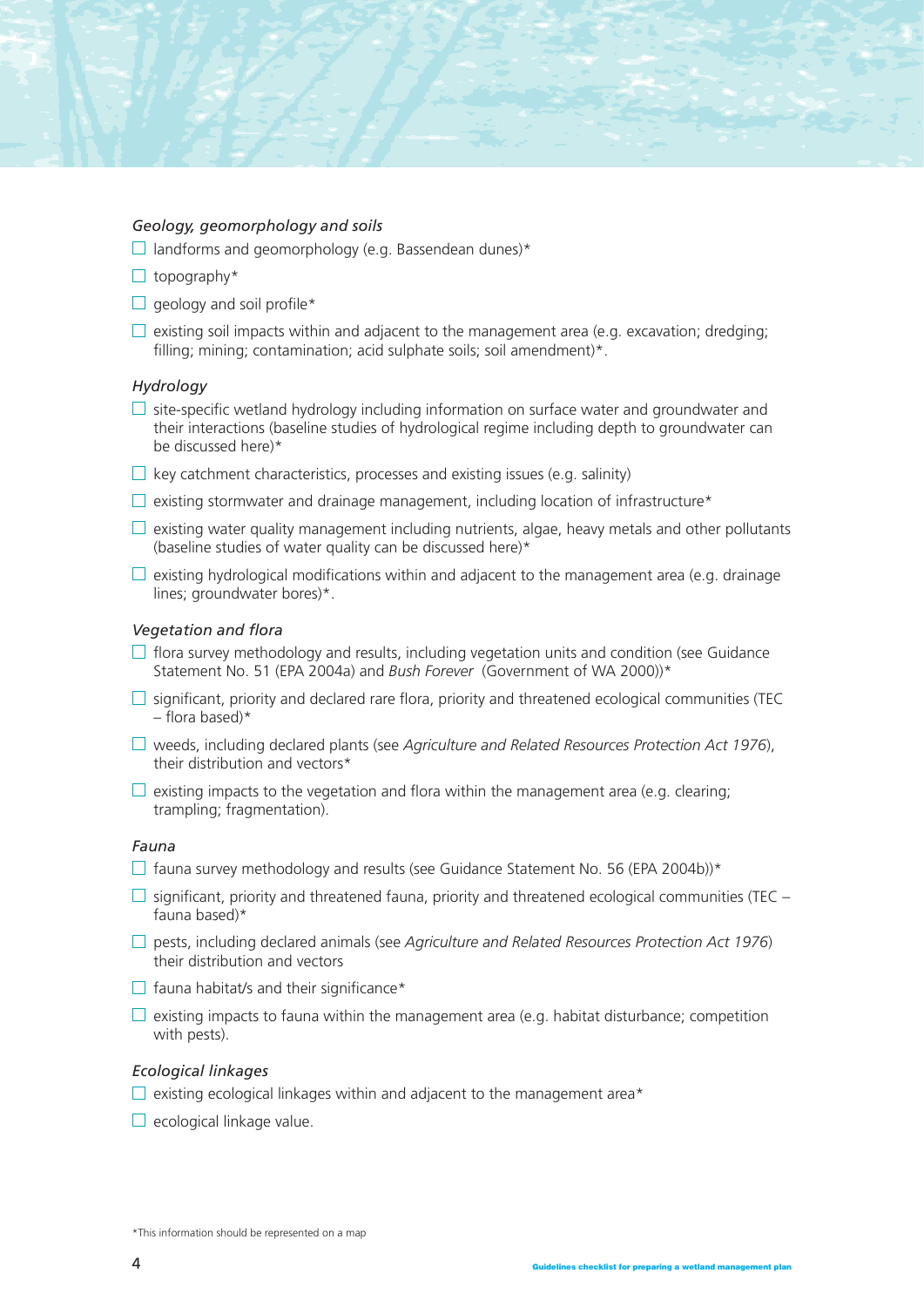#### *Disease*

- $\Box$  disease presence and distribution (e.g. dieback; amphibian chytrid fungus)\*
- $\Box$  existing impacts caused by disease.

#### *Fire*

- $\Box$  existing and historic fire regimes, including location of existing firebreaks\*
- $\Box$  existing impacts caused by fire.

#### **Existing cultural and social value and use**

This section should describe the existing cultural and social values and use of the management area and its surrounds.

#### *Cultural heritage*

- $\Box$  indigenous heritage
- $\Box$  non-indigenous heritage.

#### *Community use and appreciation*

- $\Box$  existing management
- $\Box$  existing and previous uses including: recreation (passive and active, trends in use), education, scientific, resource-based, landscape amenity/aesthetics
- $\Box$  existing community involvement (e.g. friends groups)
- $\Box$  existing access within and adjacent to the management area
- $\Box$  existing facilities within and adjacent to the management area
- $\Box$  existing impacts within and adjacent to the management area (e.g. rubbish dumping; prohibited access tracks).

#### **Potential impacts and threats**

The potential impacts and threats to the values, attributes and functions of the management area and its surrounds *during* and *post* construction and development should be described here. The discussion should include an assessment of risk. Beneficial impacts may be discussed here.

- $\Box$  geology, geomorphology and soils (e.g. erosion; sedimentation; acid sulphate soils)
- $\Box$  hydrology (e.g. decrease or increase in natural surface and/or groundwater levels; increase in nutrients)
- $\Box$  vegetation and flora (e.g. clearing of native vegetation; introduction of weeds)
- $\Box$  fauna (e.g. habitat disturbance caused by noise and/or vibration of construction; introduction of pests or predators)
- $\Box$  ecological linkages (e.g. fragmentation)
- $\Box$  disease (e.g. spread in location of disease)
- $\Box$  fire (e.g. increase in human induced fires; altered fire regimes)
- $\Box$  cultural heritage (e.g. disturbance to the indigenous values of the wetland)
- $\Box$  community use and appreciation (e.g. threats to the conservation values of the wetland; risk of anti-social behaviour).

<sup>\*</sup>This information should be represented on a map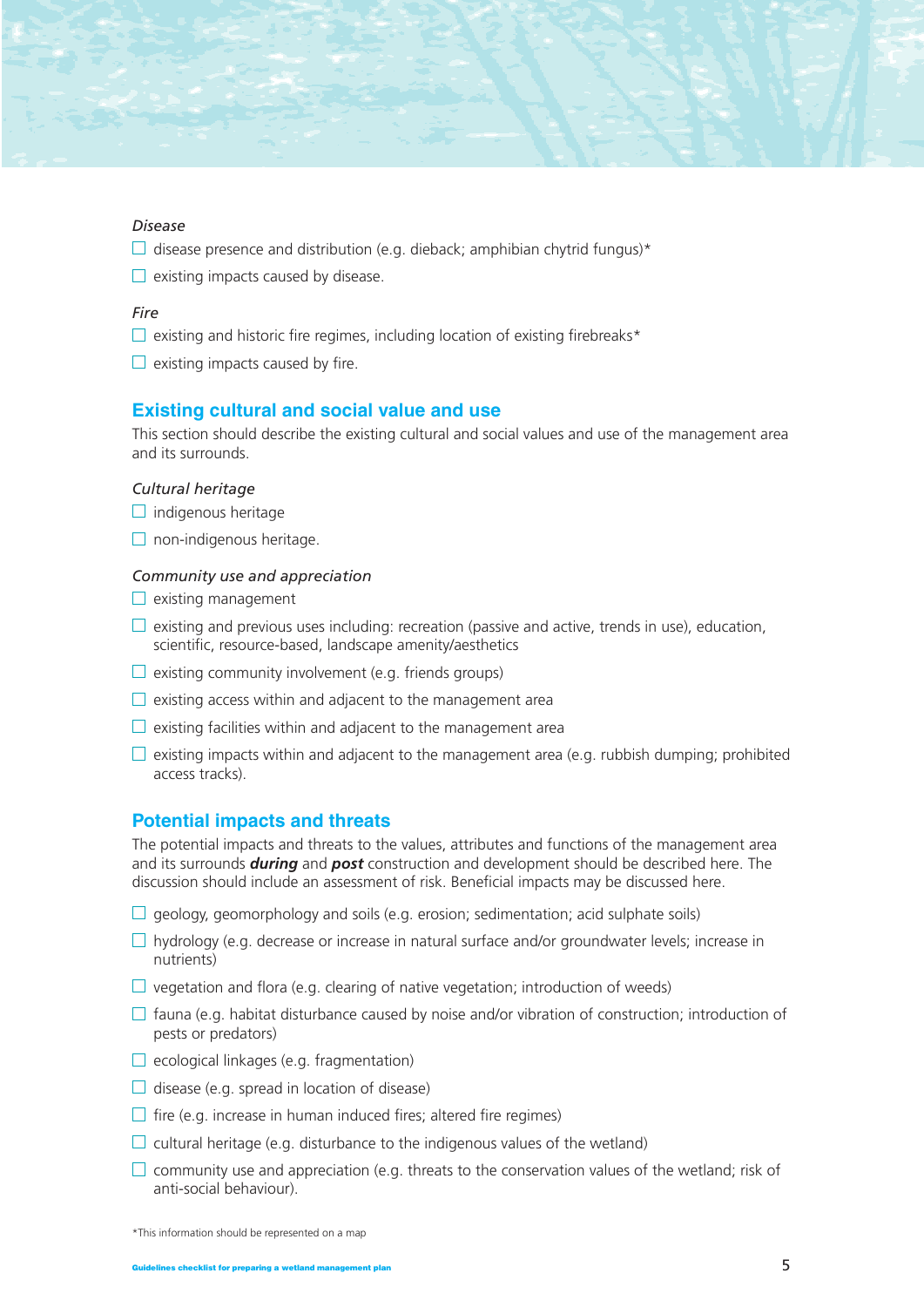# **Management and monitoring commitments**

The management and monitoring strategies proposed for the management area *pre*, *during* and *post* construction and development should be described here. They should complement the potential impacts and threats to the existing natural environment and cultural and social values and uses, as previously described.

### *Geology, geomorphology and soils*

- $\Box$  objectives
- $\Box$  management strategies (e.g. erect fencing prior to site works)
- $\Box$  monitoring (e.g. monitor the affects of erosion within and adiacent to the management area)
- $\Box$  contingency measures
- $\Box$  performance criteria.

#### *Hydrology*

- $\Box$  objectives
- $\Box$  management strategies
	- $\square$  proposed stormwater and drainage management, including location of infrastructure\*
	- $\square$  proposed water quality management including nutrient levels, algae, heavy metals and other pollutants\*
	- $\Box$  proposed water quantity management including surface and groundwater levels of the wetland and management area
- $\Box$  monitoring (e.g. monitor the surface and groundwater levels upstream, downstream and within the wetland; monitor the quality of surface and groundwater upstream, downstream and within the wetland)
- $\Box$  contingency measures
- $\Box$  performance criteria.

#### *Vegetation and flora*

- $\Box$  objectives
- $\Box$  management strategies (e.g. implement the rehabilitation plan; implement the weed management plan)
- $\Box$  monitoring (e.g. monitor the survival rate of rehabilitation plantings; monitor the distribution of weeds in the management area)
- $\Box$  contingency measures
- $\Box$  performance criteria.

#### *Fauna*

- $\Box$  objectives
- $\Box$  management strategies (e.g. restrict access to breeding site; erect signs displaying locations of fauna crossings)
- $\Box$  monitoring (e.g. monitor specific fauna population size)
- $\Box$  contingency measures
- $\Box$  performance criteria.

\*This information should be represented on a map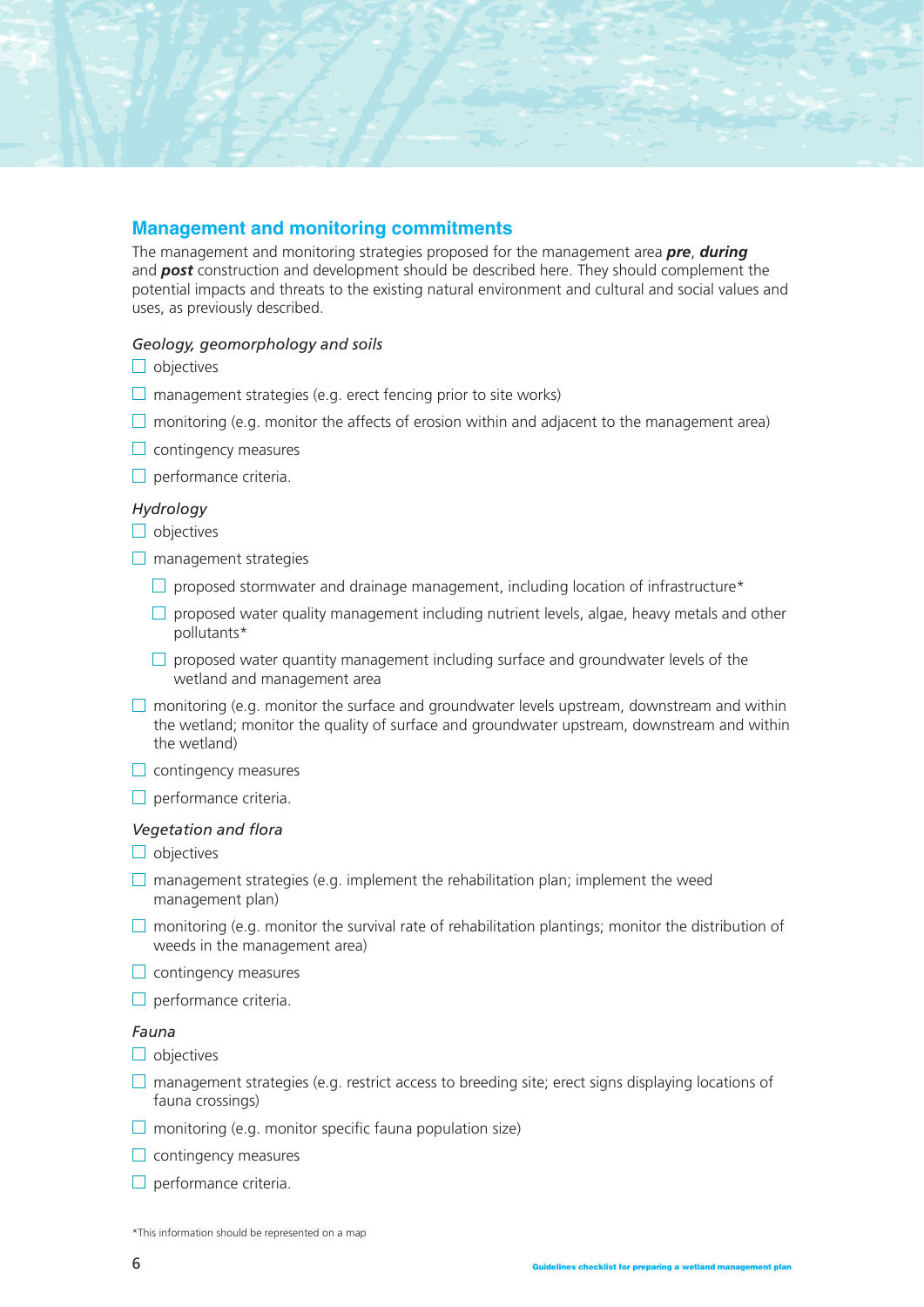#### *Ecological linkages*

- $\Box$  objectives
- $\Box$  management strategies (e.g. propose additional ecological linkages; rehabilitate the adjacent ecological linkage)
- $\Box$  monitoring (e.g. monitor the rehabilitation success of plantings in the ecological linkage)
- $\Box$  contingency measures
- $\Box$  performance criteria.

#### *Disease*

- $\Box$  objectives
- $\Box$  management strategies (e.g. implement hygiene practices; erect signage informing of disease presence)
- $\Box$  monitoring (e.g. monitor the distribution of dieback within and adjacent to the management area)
- $\Box$  contingency measures
- $\Box$  performance criteria.

#### *Fire*

- $\Box$  objectives
- $\Box$  management strategies (e.g. fire management plan; provide a copy of the fire management plan to relevant authorities)
- $\Box$  monitoring (e.g. monitor fire frequency and suitability of fire management plan)
- $\Box$  contingency measures
- $\Box$  performance criteria.

#### *Cultural heritage*

- $\Box$  objectives
- $\Box$  management strategies (e.g. erect signage to inform of the wetland's indigenous value, restrict access to high value sites)
- $\Box$  monitoring (e.g. monitor the impacts of construction and development on the indigenous values)
- $\Box$  contingency measures
- $\Box$  performance criteria.

#### *Community use and appreciation*

- $\Box$  objectives
- $\Box$  management strategies
	- $\Box$  management: recreation (passive and active), education, scientific and landscape amenity/ aesthetics showing consideration of the natural and cultural environment\*
	- $\square$  community and stakeholder involvement and management (e.g. develop a 'friends' group)
	- $\Box$  access management (e.g. emergency and utility vehicle access; dual use paths) showing consideration of the natural and cultural environment\*
	- $\Box$  facilities within and adjacent to the management area (e.g. rubbish bins; interpretative signage; seating) showing consideration of the natural and cultural environment\*

<sup>\*</sup>This information should be represented on a map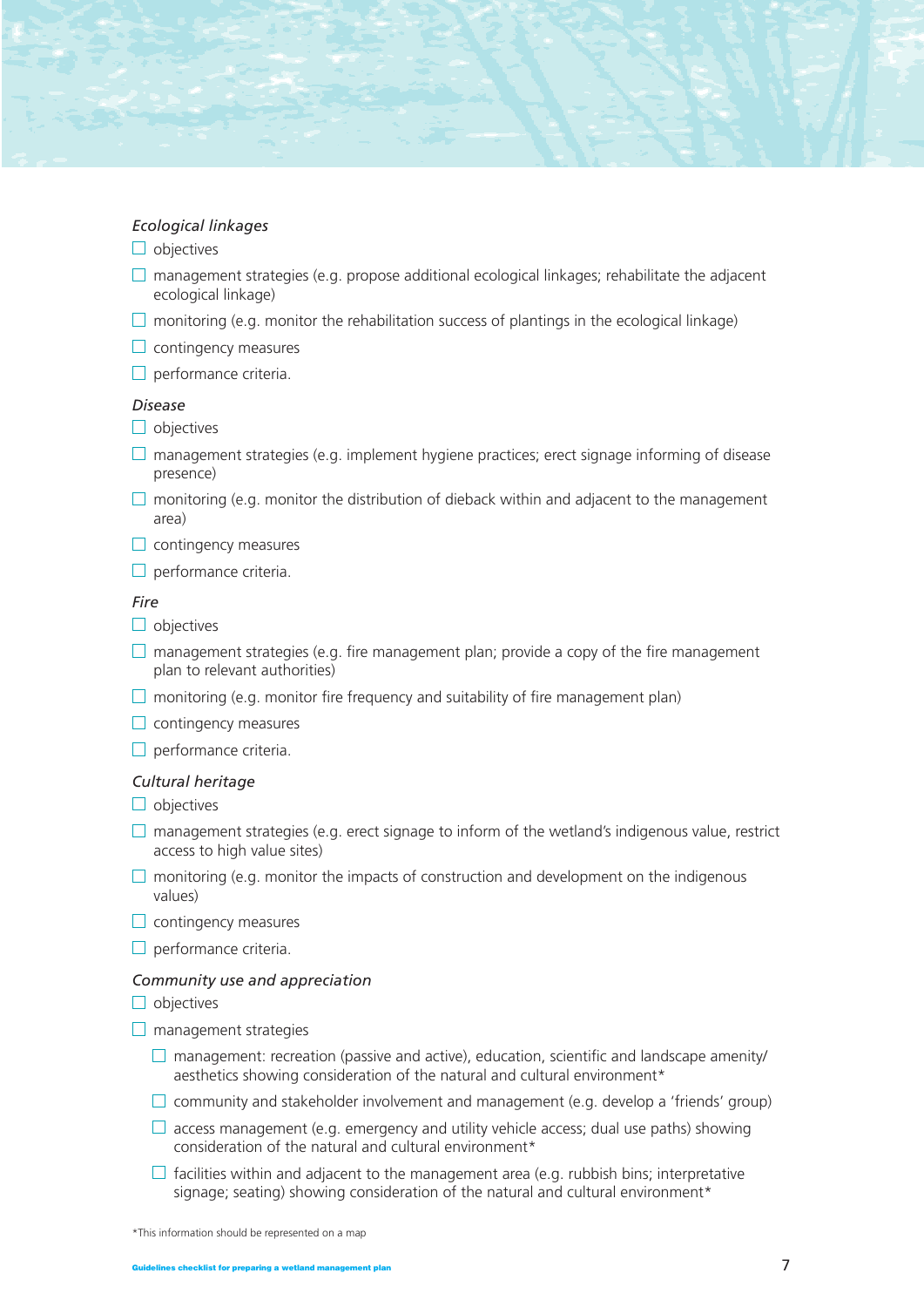- $\Box$  monitoring (e.g. monitor the impacts of increased visitor use on the biodiversity of the wetland; monitor the condition of access tracks)
- $\Box$  contingency measures
- $\Box$  performance criteria.

### **Implementation and review**

This section should detail the implementation and evaluation of the management commitments and review of the plan.

- $\Box$  agency or group responsible for the plan
- $\Box$  community, key stakeholder and adjacent landowner consultation in implementing and reviewing the plan
- $\Box$  schedule of strategies to be implemented prior to a clearance of the condition
- $\Box$  risk assessment for implementation of management and monitoring commitments; and management responses to address identified risk/s (e.g. early appointment of botanist to conduct flora survey to ensure availability in peak season)
- $\Box$  performance reporting and audit procedures
- $\Box$  review of the plan
- $\Box$  funding
- $\Box$  term of the plan
- $\Box$  handover arrangements for the plan and management area
- $\Box$  glossary
- $\Box$  acronyms
- $\Box$  references.

#### **Appendices**

- $\Box$  aerial photographs
- $\Box$  on-site photographs
- $\Box$  list of key stakeholders
- □ WAPC 'Approval Subject to Conditions' statement with date stamped plan
- $\Box$  maps and spatial data
- $\Box$  management action calendar
- $\Box$  additional relevant management plans.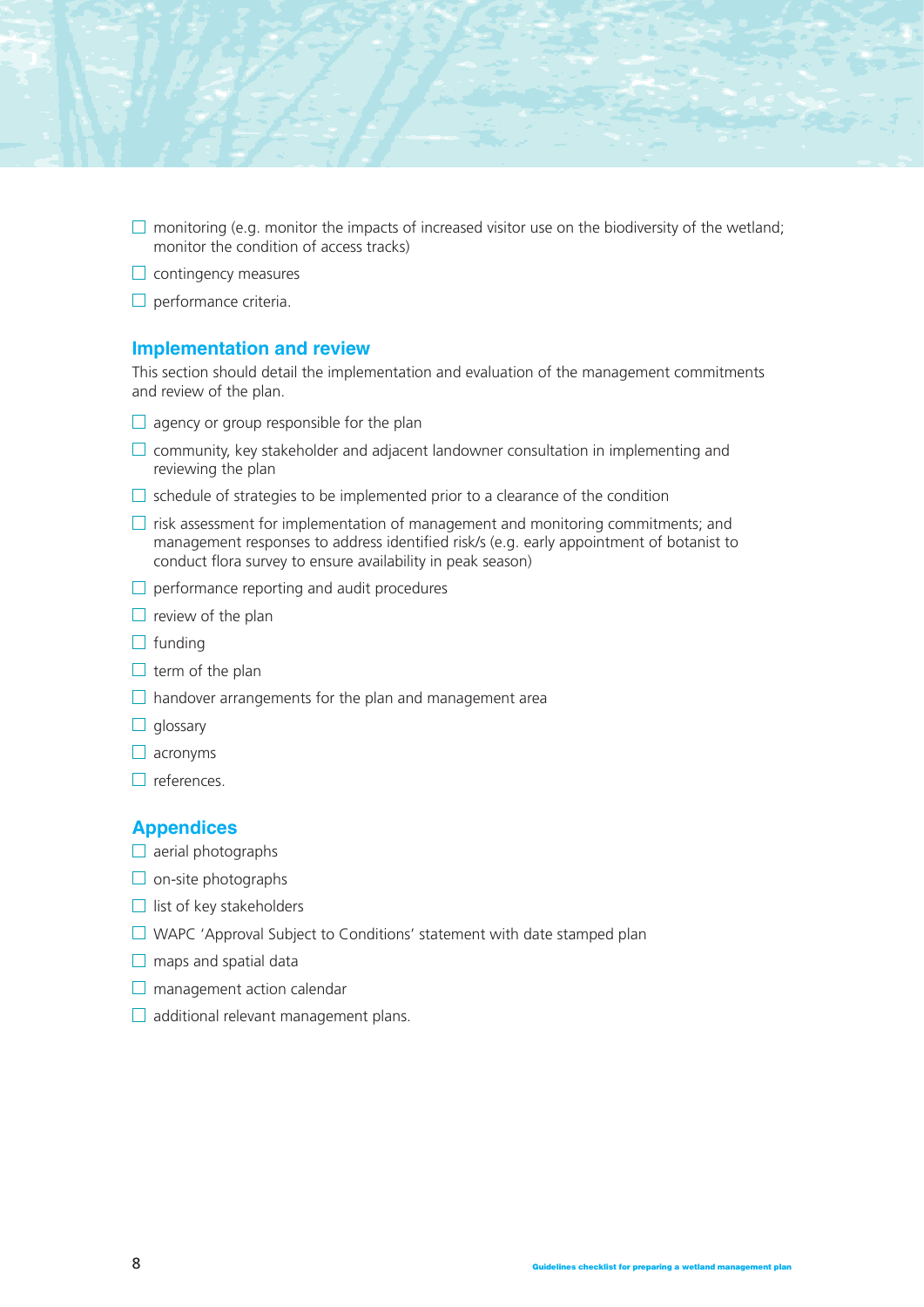

Environmental Protection Authority 2004a, *Terrestrial Flora and Vegetation Surveys for Environmental Impact Assessment in Western Australia*, Guidance Statement 51, Environmental Protection Authority, Perth.

Environmental Protection Authority 2004b, *Terrestrial Fauna Surveys for Environmental Impact Assessment in Western Australia*, Guidance Statement 56, Environmental Protection Authority, Perth.

Environmental Protection Authority 2008, *Environmental Guidance for Planning and Development*, Guidance Statement No. 33, Environmental Protection Authority, Perth.

Government of Western Australia 1997, *Wetlands Conservation Policy for Western Australia*, Government of Western Australia, Perth.

Government of Western Australia 2000, *Bush Forever Volume 2: Directory of Bush Forever Sites*, Department of Environmental Protection, Perth.

# **More information on wetland management planning**

Coote, M, Moller, S and Claymore, K 2002, *Monitoring and Evaluating Biodiversity Conservation Activities - A Guide for managers and technical advisers to planning and designing a monitoring and evaluation program for native vegetation and biodiversity management projects*, Bushcare, Department of Environment and Conservation, Perth.

Department of Environment and Swan River Trust 2005, *Decision Process for Stormwater Management in WA*, Department of Environment and Swan River Trust, Perth.

Department of Environment and Conservation 2007, *Protocol for proposing modifications to the 'Geomorphic Wetlands Swan Coastal Plain' dataset*, Department of Environment and Conservation, Perth.

Department of Water 2004-2007, *Stormwater Management Manual for Western Australia*, Department of Water, Western Australia.

Dieback Working Group 2000, *Managing Phytophthora Dieback: Guidelines for Local Government*, Dieback Working Group, Perth.

Dieback Working Group 2005, *Managing Phytophthora dieback in bushland: A guide for landholders and community conservation groups*, Edition 3, Dieback Working Group, Perth.

Environmental Protection Authority 2000, *Guidance Statement for the Management of Mosquitoes by Land Developers*, Guidance Statement 40, Environmental Protection Authority, Perth.

Environmental Protection Authority 2004, *Environmental Protection of Wetlands*, Position Statement No. 4, Environmental Protection Authority, Perth.

Environmental Protection Authority 2006, *Rehabilitation of Terrestrial Ecosystems*, Guidance Statement No. 6, Environmental Protection Authority, Perth.

Fire and Emergency Services Authority 2000, *Fire Management Planning for Urban Bushland: A Guide for Landowners*, Fire Officers and Bushland 'Friends' Groups, FESA, Perth.

Seddon, G 1972, *Sense of Place: A Response to an Environment, the Swan Coastal Plain Western Australia*, University of Western Australia Press, Nedlands.

Tizard, B 2000, *Reality, Dreams and Pathways: A Manual for Preparing and Implementing Management Plans*, Armadale Settlers' Common Field Study Centre and Ecoplan, Perth.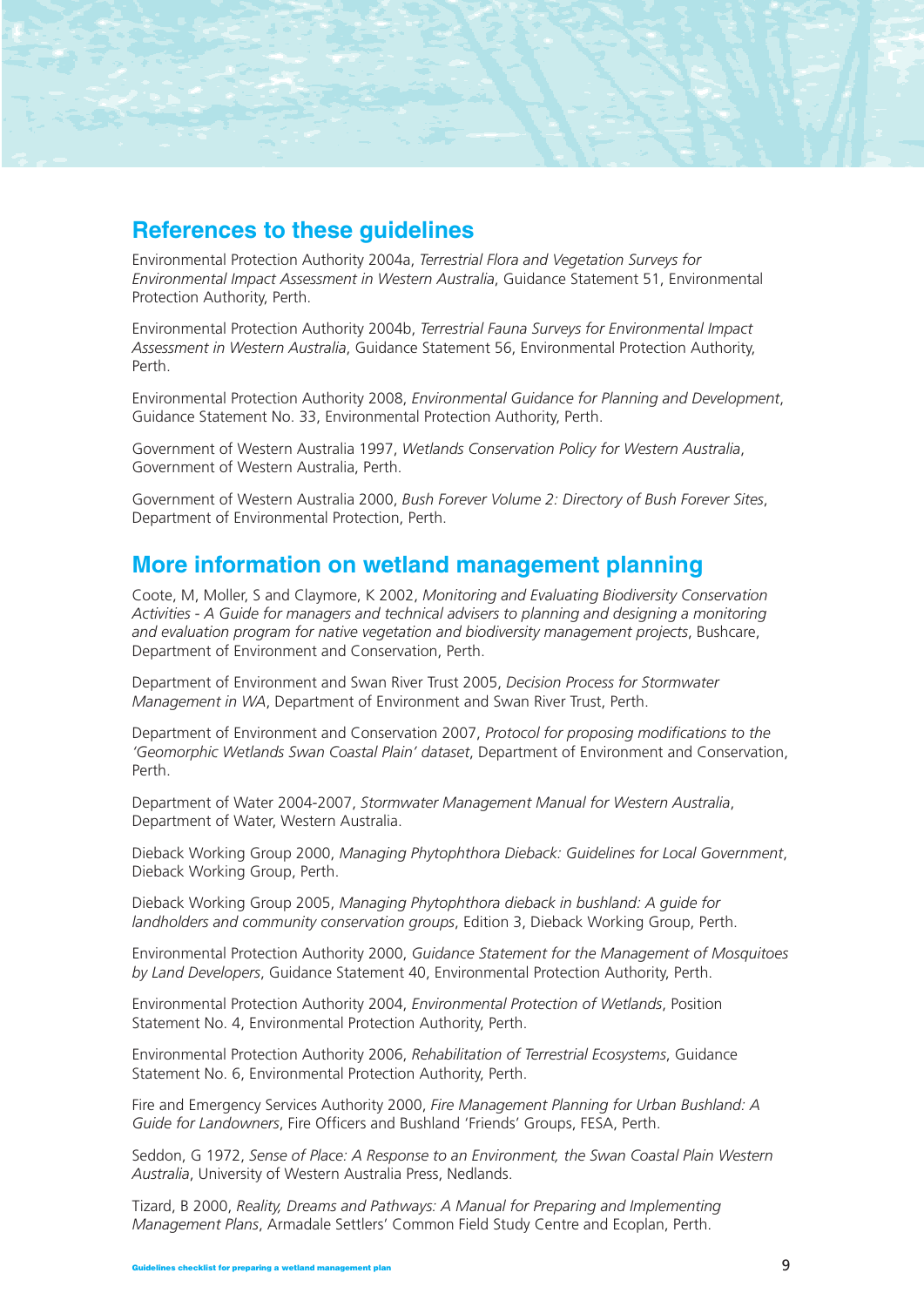Water and Rivers Commission 2001, *Water Note: Herbicide use in wetlands*, Water and Rivers Commission, East Perth.

Additional DEC management plans are available from: **www.dec.wa.gov.au** > Management and Protection > Land > Land management planning > Approved management plans

This document was produced by the Department of Environment and Conservation, Wetlands Section. The recommended reference is: *Department of Environment and Conservation 2008, Guidelines checklist for preparing a wetland management plan*, Department of Environment and Conservation, Perth.

# **DEC Contacts**

**DEC Internet** www.dec.wa.gov.au

#### *Head Office*

Ph: 9334 0333 Locked Bag 104 Bentley Delivery Centre WA 6983

#### *Swan Region*

Ph: 9423 2900 Email: conditionclearance.swan@dec.wa.gov.au PO Box 1167 Bentley Delivery Centre WA 6983

#### *South West*

Ph: 9725 4300 Email: bunbury@dec.wa.gov.au PO Box 1693 BUNBURY WA 6231

#### *South Coast*

Ph: 98424500 Email: albany@dec.wa.gov.au 120 Albany Hwy ALBANY WA 6330

### *Midwest*

Ph: 9921 5655 Email: geraldton@dec.wa.gov.au PO Box 72 GERALDTON WA 6530

#### *Wheatbelt*

Ph: 9881 9222 Email: wheatbelt@dec.wa.gov.au PO Box 110 NARROGIN WA 6312

# *Moora*

Ph: 9652 1911 Email: jurien@dec.wa.gov.au PO Box 638 JURIEN WA 6516

### *Warren*

Ph: 9771 7984 Email: manjimup@dec.wa.gov.au Locked Bag 2 MANJIMUP WA 6258

#### *Goldfields*

Ph: 9080 5555 Email: kalgoorlie@dec.wa.gov.au PO Box 10173 KALGOORLIE WA 6430

#### *Esperance*

Ph: 9083 2100 Email: esperance@dec.wa.gov.au PO Box 234 ESPERANCE WA 6450

#### *Pilbara*

Ph: 9182 2000 Email: karratha@dec.wa.gov.au PO Box 835 KARRATHA WA 6714

#### *Kimberley*

Ph: 9168 4200 Email: kununurra@dec.wa.gov.au PO Box 942 KUNUNURRA WA 6743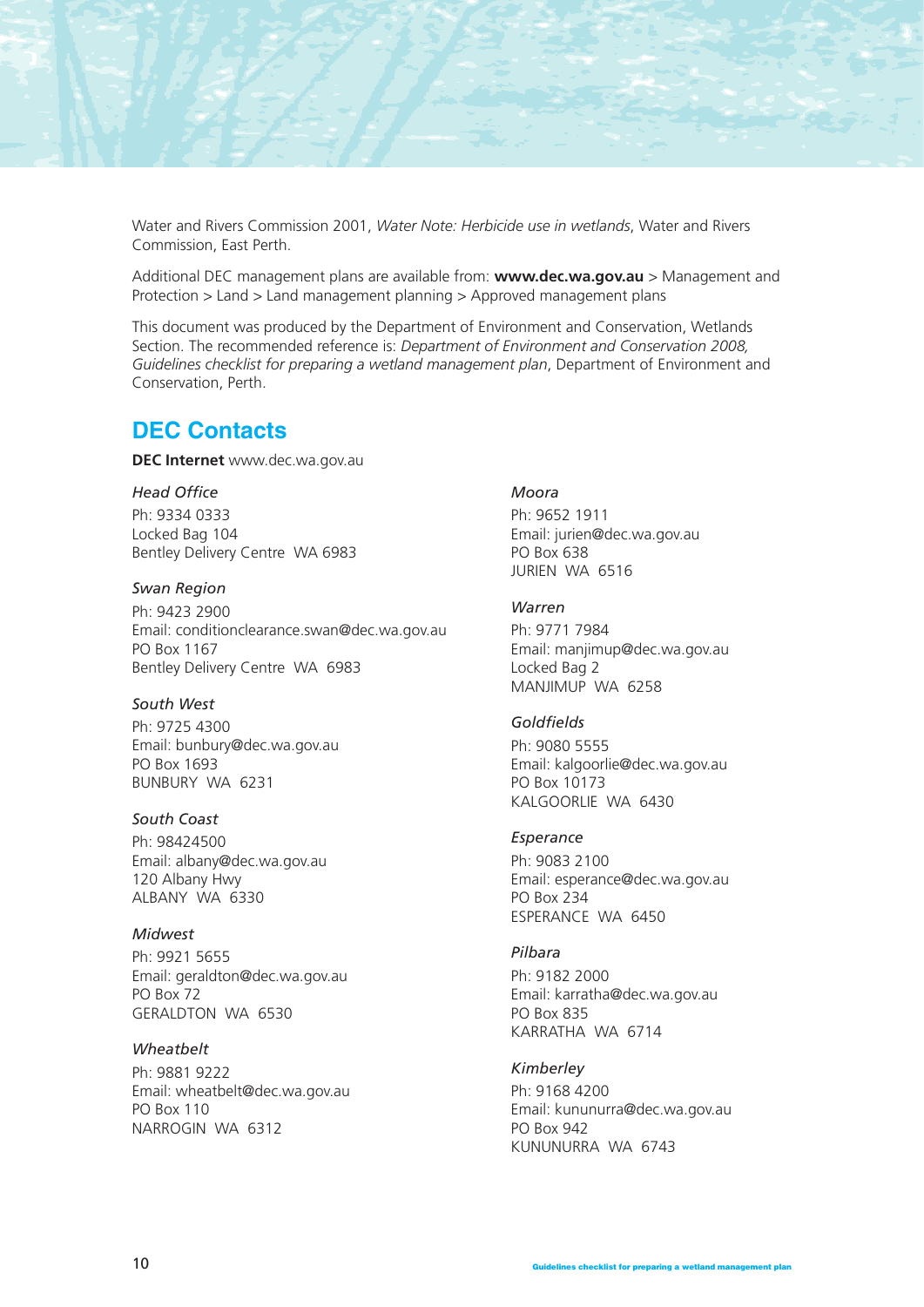# **Feedback**

This guideline is a dynamic document and may be changed at the discretion of DEC as more information becomes available. Please ensure that you are using the most up-to-date version of the guideline, which is available at **www.dec.wa.gov.au** > Management and protection > Wetlands > Publications and www.dec.wa.gov.au > Management and protection > Land > Land use planning.

Your feedback on the guideline is valuable to ensure that it is applicable and user friendly. Please forward comments to the Principal Coordinator, Wetlands Section at DEC Head Office for consideration.